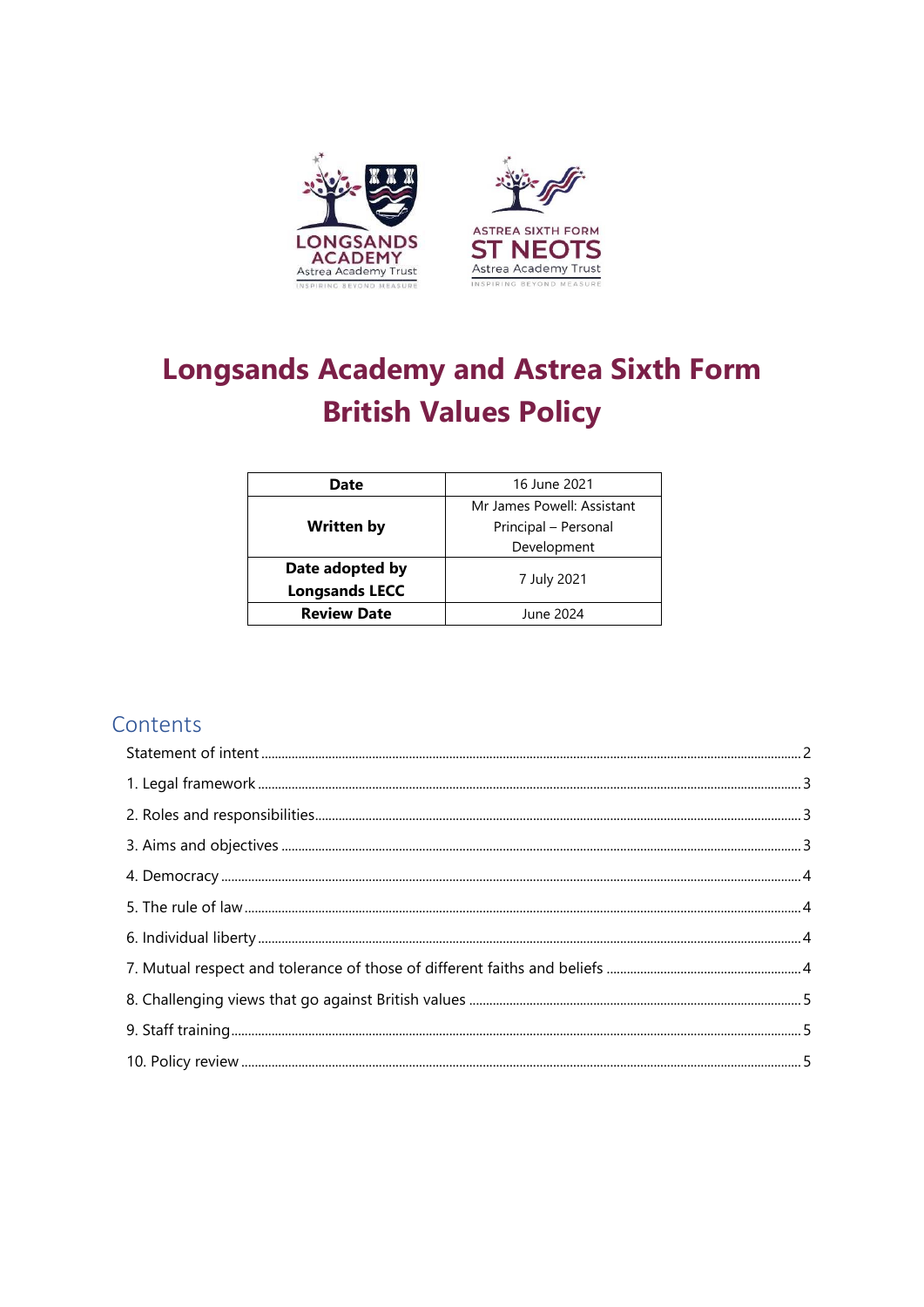# <span id="page-1-0"></span>Statement of intent

This policy sets out the framework in which Longsands Academy will ensure that we actively promote the fundamental British values of:

- Democracy
- The rule of law
- Individual liberty
- Mutual respect and tolerance of those with different faiths and beliefs.

These values are officially taught through the RE and Personal Development curriculum, and are further nurtured through the wider opportunities of the Student Weekly Bulletin, Votes for Schools and the Great Conversations Assembly Programme.

#### **Signed by:**

| Principal            | <b>Date</b> |
|----------------------|-------------|
|                      |             |
| <b>Chair of LECC</b> | <b>Date</b> |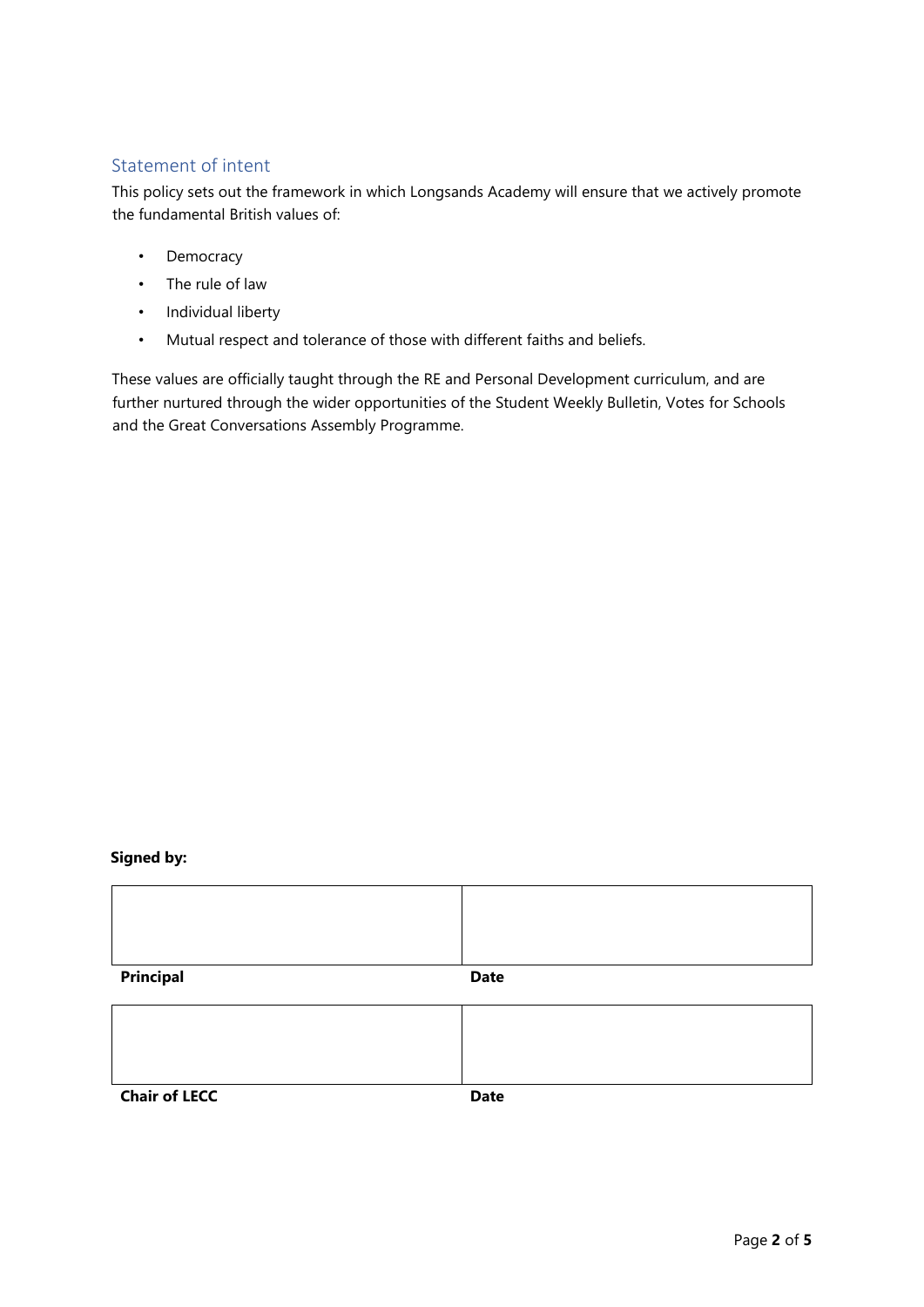# <span id="page-2-0"></span>1. Legal framework

- 1.1. This policy has due regard to all relevant legislation and statutory guidance including, but not limited to, the following:
	- Equality Act 2010
	- Counter-Terrorism and Security Act 2015
	- Ofsted (2019) 'Academy inspection handbook'
- 1.2. This policy operates in conjunction with the following Academy policies:
	- Prevent Duty Policy
	- Behaviour Policy
	- Astrea Safeguarding and Child Protection Policy
	- Equality Policy
	- Astrea Disciplinary Policy and Procedure

## <span id="page-2-1"></span>2. Roles and responsibilities

- 2.1. The LECC is responsible for the overall implementation of this policy and for ensuring that the British values are upheld throughout the Academy.
- 2.2. The Principal and SLT will ensure that all teachers and staff are aware of the requirement to uphold British values through the methods outlined in this policy.
- 2.3. Teachers and support staff will ensure that their lessons are inclusive of, and sensitive to, the fundamental British values.
- 2.4. Students are expected to treat each other and staff with respect, in line with the Academy's Behaviour Policy.

#### <span id="page-2-2"></span>3. Aims and objectives

- 3.1. Through our policy and procedures, we aim to ensure that our students have:
	- An understanding of how citizens can influence decision-making through the democratic process.
	- An appreciation that living under the rule of law protects individual citizens and is essential for their wellbeing and safety.
	- An understanding that there is a separation of power between the executive and the judiciary, and that while some public bodies, such as the police and the army, can be held to account through Parliament, others, such as the courts, maintain independence.
	- An understanding that the freedom to hold other faiths and beliefs is protected in law.
	- An acceptance that people having different faiths or beliefs to oneself (or having none) should be accepted and tolerated and should not be the cause of prejudicial or discriminatory behaviour.
	- An understanding of the importance of identifying and combatting discrimination.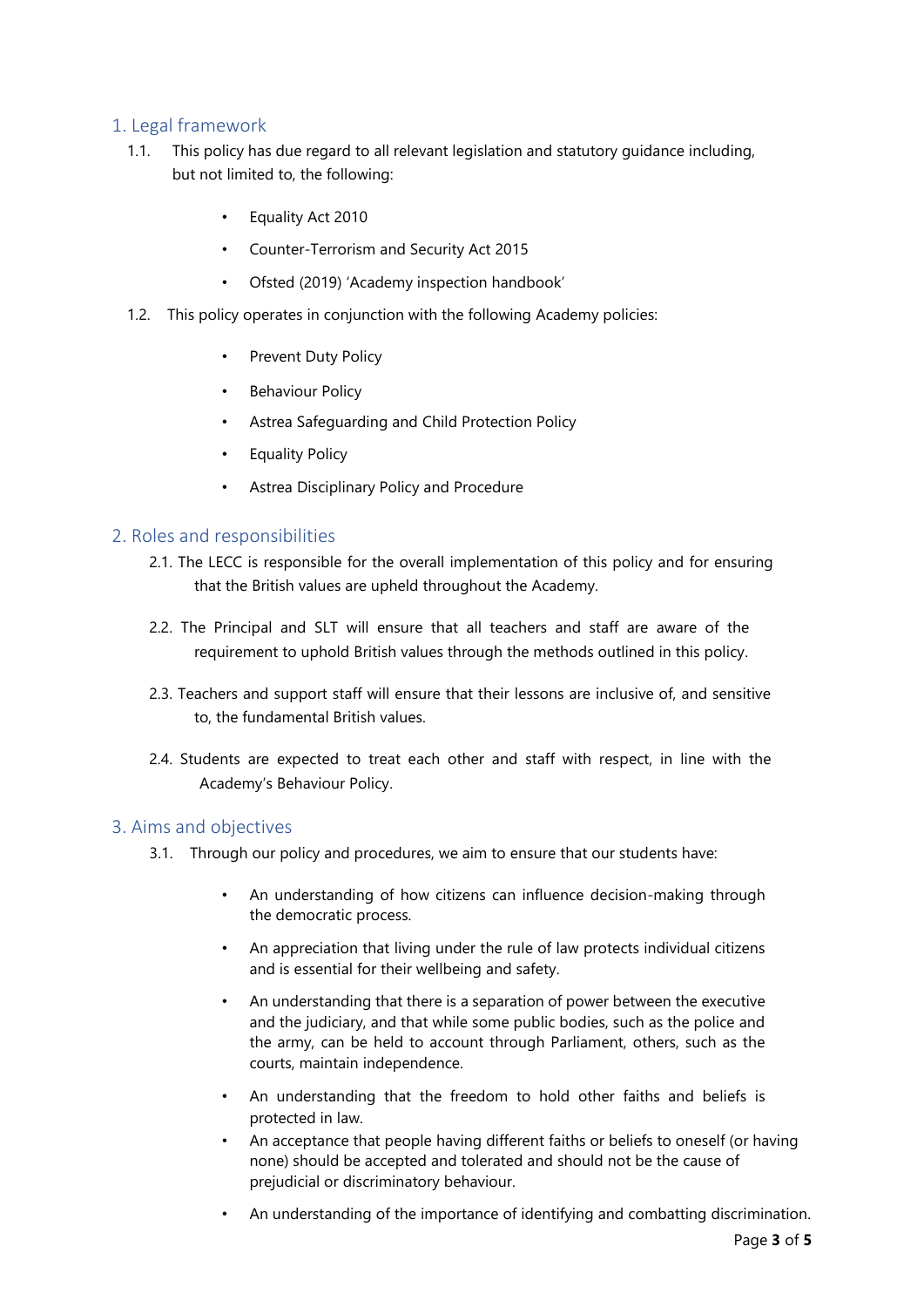#### <span id="page-3-0"></span>4. Democracy

- 4.1. Students have numerous opportunities to have their views heard, including through:
	- House Council Leadership Team
	- Student surveys
	- Student questionnaires
- 4.2. Our students are encouraged to have an input into what and how they learn to instil an understanding of democracy for their future.
- 4.3. Students will be taught about formal democracy and Britain's democratic institutions

#### <span id="page-3-1"></span>5. The rule of law

5.1 The Academy has a high regard for the laws that govern and protect the Academy, the responsibilities that this involves, and the consequences when laws are broken.

5.2 Students are taught these values and the reasons behind laws, whether they govern the class, the Academy or the country, that are essential for their wellbeing and safety. Students are allowed healthy debate in class on the matter to encourage recognition of the importance of the law.

5.4 The Academy organises visits and events when appropriate throughout the academic year in an effort to reinforce the reality and importance of this message.

5.5 The Academy understands the importance of promoting British values through a comprehensive and unprejudiced curriculum.

#### <span id="page-3-2"></span>6. Individual liberty

- 6.1. A safe and supportive environment is fostered throughout the Academy, where students are actively encouraged to make choices.
- 6.2 Students are taught about their rights and personal freedoms and are encouraged and advised on how to exercise these safely, for instance through teaching on e-safety and Personal Development sessions. British Values assemblies are also delivered during the Academy year.

## <span id="page-3-3"></span>7. Mutual respect and tolerance of those of different faiths and beliefs

- 7.1. Students are treated with respect and learn to treat each other and all members of staff with respect.
- 7.2. This is reinforced through the Academy's Positive Behaviour Policy and articles in the Student Weekly Bulletin which is displayed around the Academy site
- 7.3. The Academy acknowledges that tolerance is achieved through students' knowledge and understanding of their place in a culturally-diverse society and the opportunity for students to experience such diversity.